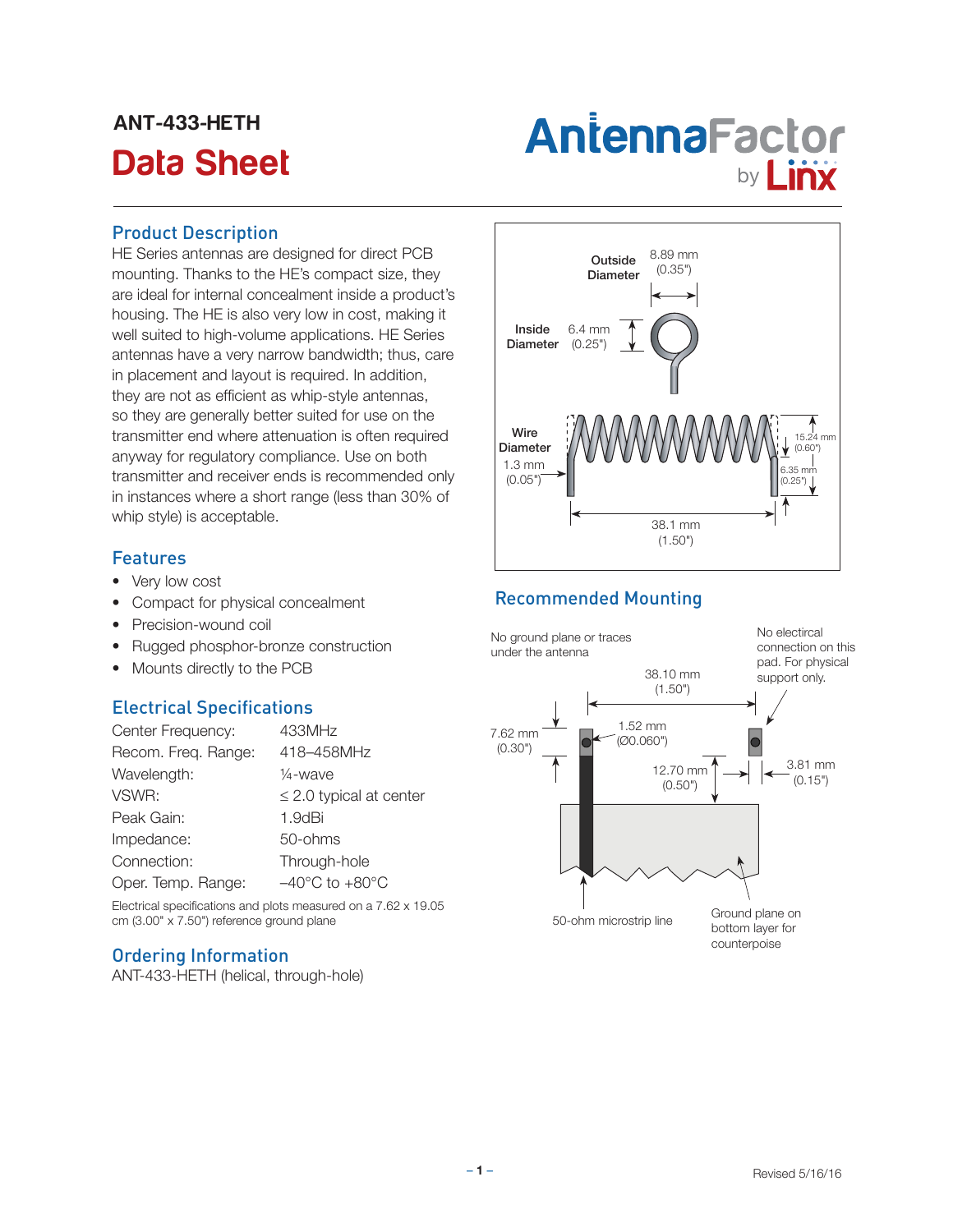#### **Counterpoise**

Quarter-wave or monopole antennas require an associated ground plane counterpoise for proper operation. The size and location of the ground plane relative to the antenna will affect the overall performance of the antenna in the final design. When used in conjunction with a ground plane smaller than that used to tune the antenna, the center frequency typically will shift higher in frequency and the bandwidth will decrease. The proximity of other circuit elements and packaging near the antenna will also affect the final performance. For further discussion and guidance on the importance of the ground plane counterpoise, please refer to Linx Application Note AN-00501: Understanding Antenna Specifications and Operation.

#### VSWR Graph



#### What is VSWR?

The Voltage Standing Wave Ratio (VSWR) is a measurement of how well an antenna is matched to a source impedance, typically 50-ohms. It is calculated by measuring the voltage wave that is headed toward the load versus the voltage wave that is reflected back from the load. A perfect match will have a VSWR of 1:1. The higher the first number, the worse the match, and the more inefficient the system. Since a perfect match cannot ever be obtained, some benchmark for performance needs to be set. In the case of antenna VSWR, this is usually 2:1. At this point, 88.9% of the energy sent to the antenna by the transmitter is radiated into free space and 11.1% is either reflected back into the source or lost as heat on the structure of the antenna. In the other direction, 88.9% of the energy recovered by the antenna is transferred into the receiver. As a side note, since the ":1" is always implied, many data sheets will remove it and just display the first number.

#### How to Read a VSWR Graph

VSWR is usually displayed graphically versus frequency. The lowest point on the graph is the antenna's operational center frequency. In most cases, this will be different than the designed center frequency due to fabrication tolerances. The VSWR at that point denotes how close to 50-ohms the antenna gets. Linx specifies the recommended bandwidth as the range where the typical antenna VSWR is less than 2:1.

**– 2** –